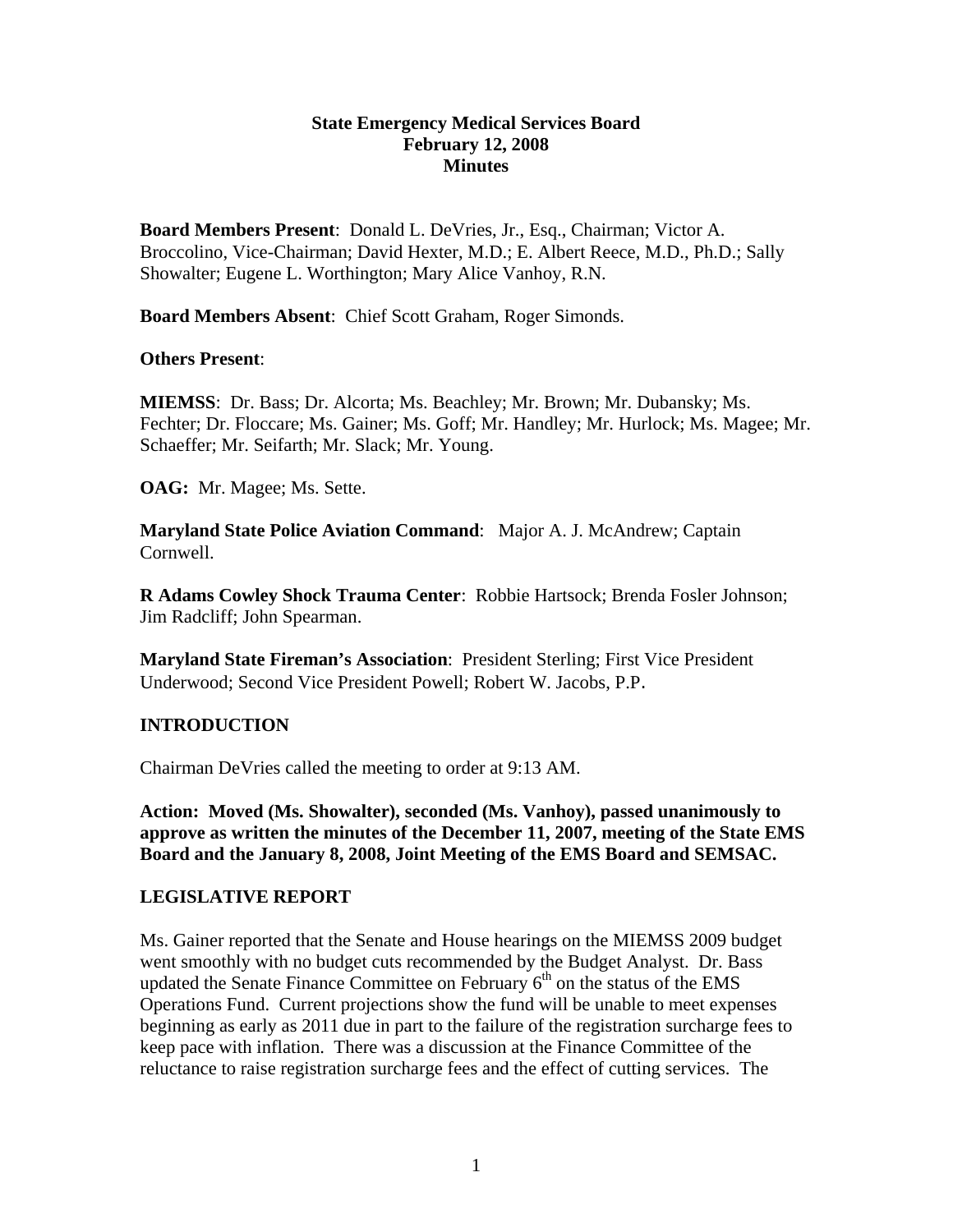Finance Committee briefing also included an update on the commercial helicopter MOUs for scene work. The number of MOU flights increased slightly last year to 26.

House Bill 556 and Senate Bill 522 propose to add an MSP pilot and an additional public at large member to the EMS Board. Hearings are scheduled for February  $21<sup>st</sup>$  and  $28<sup>th</sup>$ respectively.

Senate Bill 810 proposes to require that an operator of a privately owned helicopter be reimbursed from the EMS Operations Fund for costs incurred in transporting individuals for emergency medical treatment. The Board discussed the likely impact of such payments on the Fund.

House Bill 1333 proposes that the Executive Director of MIEMSS be appointed by and serve at the pleasure of the Governor, instead of the current statutory requirement of appointment by the EMS Board with the approval of the Governor. There was discussion concerning how the current appointment process is consistent with other independent agencies.

There are several bills concerning automated external defibrillators. Senate Bill 570 proposes to remove existing barriers to participation in MIEMSS AED Program, e.g., removal of the \$25 registration fee. SB330 proposes to require AEDs at certain swimming pools; a recent study completed by MIEMSS for the Legislature identified such pools as being at relatively low risk for a cardiac arrest occurring at such a location. HB 1134 / Senate Bill 579 propose to increase the immunity available for AED use.

Two bills (SB 28 / HB 114), as well as MIEMSS budget language, propose to establish an All-Terrain Vehicle task force, to identify changes needed to make ATVs safer in Maryland.

Senator Middleton, working with the Maryland Health Care Commission, is expected to introduce legislation that will expand the eligibility for reimbursement from the Maryland Trauma Physician Services Fund and establish a grant process for equipment for Level II and Level III trauma centers.

# **EXECUTIVE DIRECTOR'S REPORT**

Flu Season. Dr. Bass noted that this years flu vaccine turned out not to be a good fit for the virus which appeared. He reported that alerts are up and said the agency is considering whether a press release or hospital meeting is necessary.

EMS Week. EMS week will take place May  $18<sup>th</sup>$  through May  $24<sup>th</sup>$ .

EMS Summit. There was a productive "EMS Operation, EMS Educator, and EMS Medical Director Summit held on January 23<sup>rd</sup> with over 200 attendees, including EMS operational program officials, lead EMS educational program officials, and 18 medical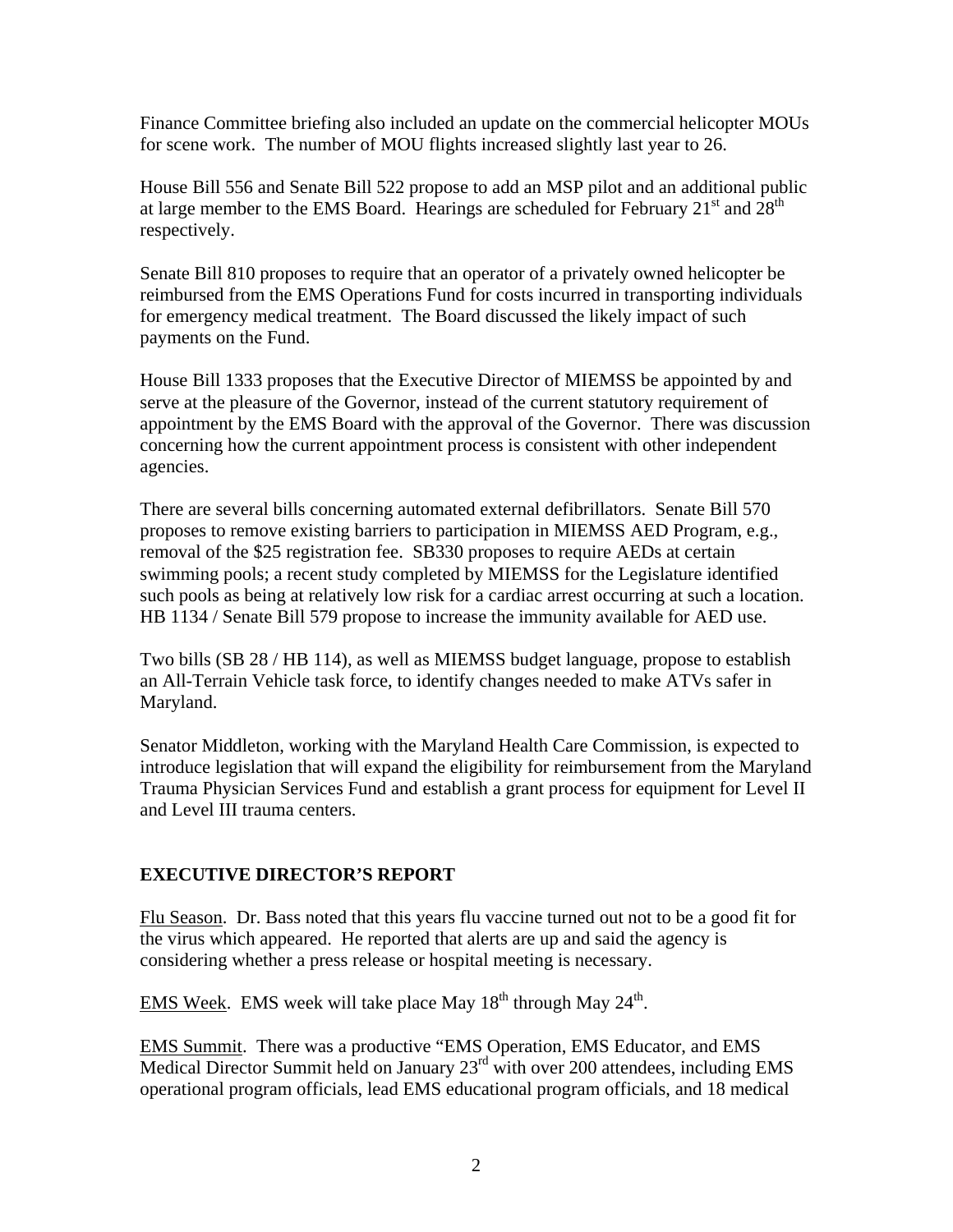directors. Several topics were discussed, including best practices for utilizing helicopter versus ground transport and the upcoming changes in EMS educational standards. These National EMS Education Standards are available for public comment and review. The National EMS Scope of Practice document which delineates the four levels of providers for the model EMS System and the role that both the CRT I-99 and AEMT may have in Maryland's system were discussed.

### **SHOCK TRAUMA CENTER REPORT**

Mr. Spearman distributed the written Shock Trauma Report to Board members. He noted that admissions and budget are slightly behind the previous year and that the budget is also running behind. Bed occupancy is lower than 2007, but still ahead of what is considered desirable.

The Shock Trauma Gala is scheduled for April 26<sup>th</sup> and will feature suburban and rural cases emphasizing the Golden Hour.

### **OLD BUSINESS**

Helicopter Update**.** Mr. DeVries reported that **t**he Governor's budget included an allocation of approximately \$33 million for the acquisition of three replacement helicopters for MSP Aviation. The next step will be a request for information to refine data before a request for proposal is issued.

### **NEW BUSINESS**

### **Action: Moved (Chief Worthington), seconded (Mr. Broccolino), passed unanimously to proceed to closed session with a return to open session to follow.**

The purpose of the closed session was to carry out administrative functions under State Government Article §10-502(b), consult with counsel to obtain legal advice on pending disciplinary actions under State Government Article §10-508(7), to consult with staff and counsel on pending litigation under State Government Article §10-508(8), to maintain certain records and information in confidence as required by Health Occupations Article §14-506 (b) and COMAR 30.08.02.05(B)(9) under State Government Article §10-508 (13) and to discuss matters under executive privilege.

The closed session was attended by the following:

Board Members Present: Donald L. DeVries, Jr., Esq., Chairman; Victor A. Broccolino, Vice-Chairman; David Hexter, M.D.; E. Albert Reece, M.D., Ph.D.; Sally Showalter; Eugene L. Worthington; Mary Alice Vanhoy, R.N.